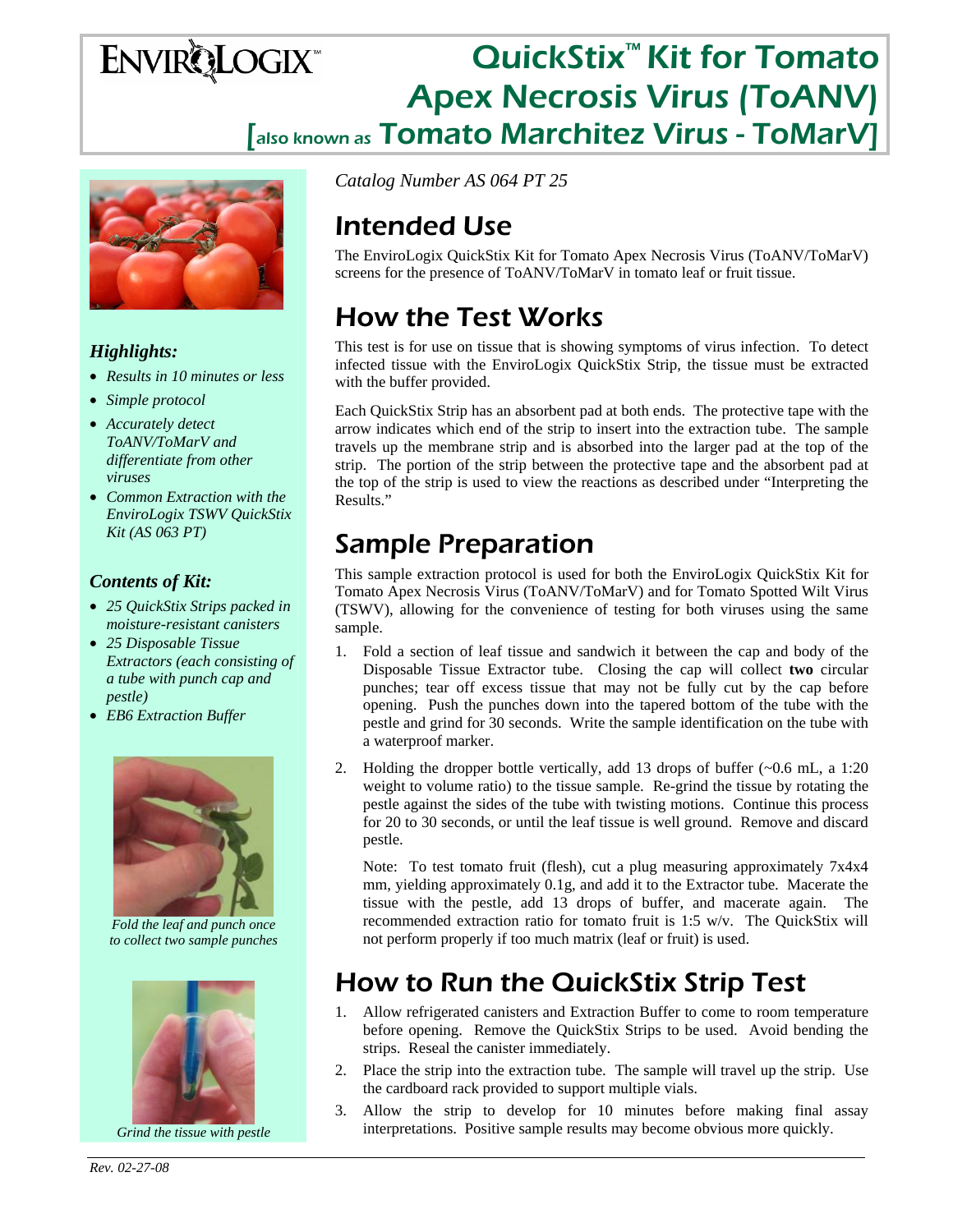#### QuickStix Kit for ToANV/ToMarV Page 2 of 3



*Add 13 drops of buffer and grind again* 



*Add a test strip, wait 10 minutes* 



- 4. To retain the strip, cut off and discard the bottom section of the strip covered by the arrow tape.
- 5. To run TSWV and ToANV/ToMarV tests simultaneously, place both strips in the extraction tube at the same time and allow them to run for 10 minutes. Alternatively, the tests may also be run serially by placing one strip into the tube and allowing it to run for the full 10 minutes. If the result is negative, remove the first strip and place the second strip into the same extract, allowing that one to run for the full 10 minutes.

### Interpreting the Results

Development of the Control Line within 10 minutes indicates that the strip has functioned properly. Any strip that does not develop a Control Line should be discarded and the sample re-tested using another strip.

If the sample extract contains ToANV/ToMarV, a second line (Test Line) will develop on the membrane strip between the Control Line and the protective arrow tape. The results should be interpreted as positive for ToANV/ToMarV.

If no Test Line is observed after 10 minutes, the results should be interpreted as negative for the sample tested. See Precautions and Notes.



### Kit Storage

This QuickStix Kit should be stored refrigerated. The kit may be used in field applications; however, prolonged exposure to high temperatures may adversely affect the test results. Do not open the desiccated canister until ready to use the test strips. Do not exceed the stated expiration date on the kit.

### Cross Reactivity

The kit has shown no cross reactivity with Tomato Spotted Wilt Virus (TSWV), Impatiens Necrosis Spot Virus (INSV), Tobacco Mosaic Virus (TMV), Tomato Mosaic Virus (ToMV) and Cucumber Mosaic Virus (CMV).

### Precautions and Notes

- This kit is designed for screening the presence or absence of ToANV/ToMarV and is not meant to be quantitative. As with all tests, it is recommended that results be confirmed by an alternate method.
- The assay has been optimized to be used with the protocol provided in the kit. Deviation from this protocol may invalidate the results of the test.
- A strong positive result may safely be interpreted in as little as 5 minutes after sample addition. It is not safe, however, to conclude that a sample is negative before a full 10 minutes has elapsed. A weakly positive sample may require the full 10 minutes for a distinct Test Line to appear.
- A negative result does not preclude the presence of ToANV/ToMarV in other areas or at other times.
- Protect all components from hot or cold extremes of temperature when not in use. Do not leave in direct sunlight or in vehicle. A small portable cooler is recommended for prolonged field testing applications to protect the kit from extreme temperatures.